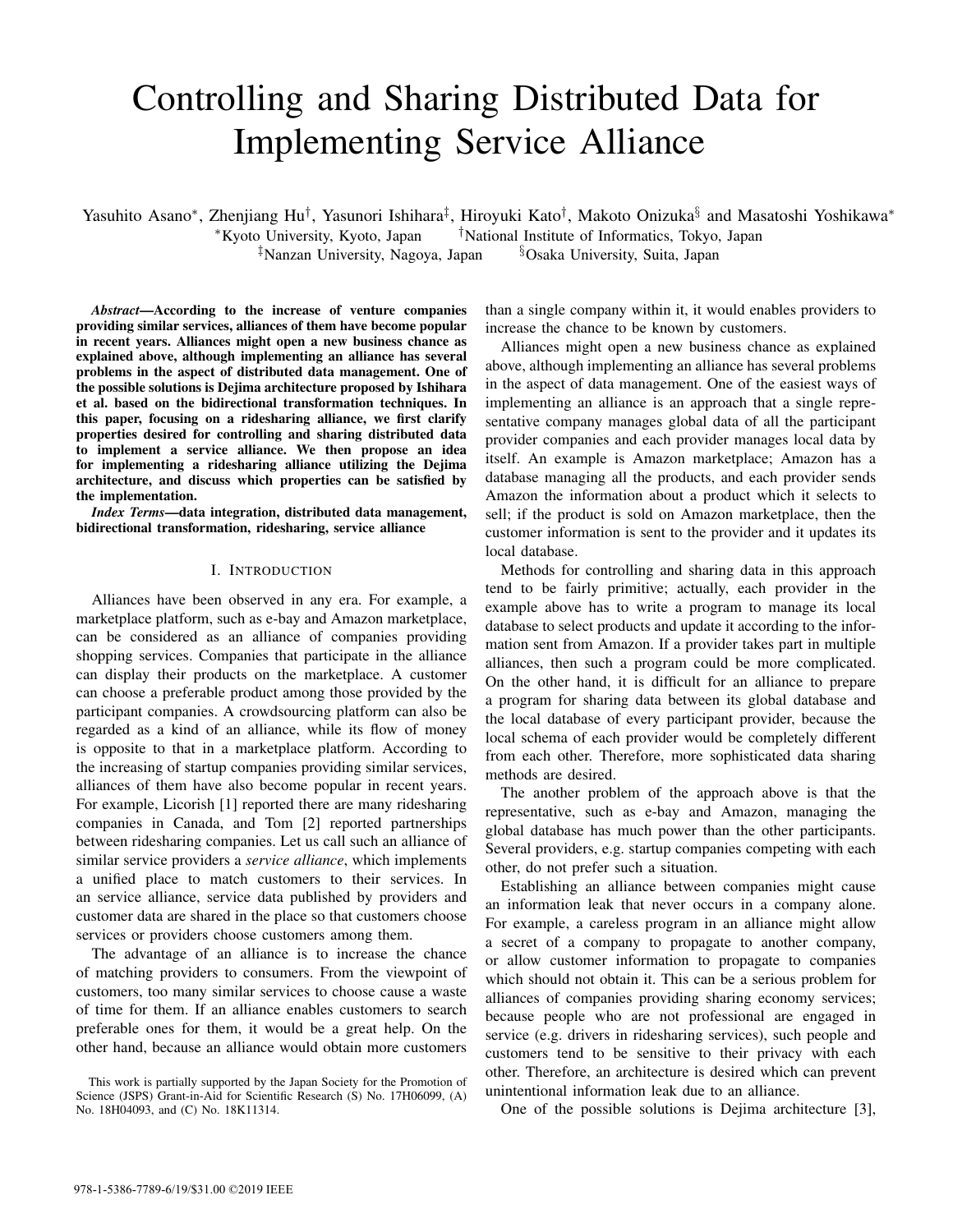[4] based on the bidirectional transformation (BX, for short) techniques. The Dejima architecture enables peers to write a BX for sharing and controlling data according to the own publishing and update policy of each peer. Thus, it presents a more flexible way for establishing a group of peers than previously proposed data sharing architectures including Piazza [5], [6] and ORCHESTRA (CDSS) [7], [8]. It also supports the global consistency among peers, whereas the previous ones handle the local consistency only inside of each peer.

In this paper, focusing on a ridesharing alliance, we first clarify properties desired for controlling and sharing distributed data to implement a service alliance. We then propose a fundamental idea for implementing the core part of a ridesharing alliance on top of the Dejima architecture. We finally discuss which properties can be satisfied by the implementation, and which ones remain unsatisfied.

## II. DESIRED PROPERTIES FOR RIDESHARING ALLIANCE

In this section, we first explain the stakeholders and their roles in a ridesharing alliance system. The stakeholders are passengers, the alliance, provider companies, and vehicles. Note that we regard a vehicle and its driver as the same stakeholder. We then clarify desired properties for a ridesharing alliance system, especially in the reservation process.

We describe the outline of the roles of stakeholders below.

Passengers. Each passenger first sends a request to the alliance to select and reserve a vehicle. Each request includes information required for a reservation, such as source/destination locations, the constraints of departure and arrival time, the number of people. Then, the passenger rides on and off the vehicle, or cancels the reservation. Finally, the passenger might evaluate the vehicle.

Alliances. The Alliance integrates the vehicle data received from the companies. It also responds to the request of a passenger, and tells the passenger's choice for reserving a vehicle to the corresponding company. Each response includes information required for selecting a vehicle, such as estimated arrival time and fee. It also sends the passenger the decision of the company about the reservation (see below).

Companies. Each company manages the data of vehicles which belong to it, and sends the data of vehicles satisfying the conditions it sets. For example, a company might disclose the data of vehicles in a specific area only to the alliance. Each company has a distinct business logic for determining fee and wage. It also receives the passenger's choice from the alliance, decides whether it accepts or denies the reservation according to its business logic, and sends the decision to the alliance.

Vehicles. Each vehicle sends its data, e.g. its location and the number of empty seats, to the company to which it belongs. It also picks up and drops off passengers. After a ride, it might evaluate the passenger.

The most complicated process is the reservation of a vehicle by a passenger. If this process can be implemented, then the



Fig. 1. The flow of a reservation in a ridesharing alliance. Note that the alliance is not required to be a trusted third party or a representative company.

remaining processes could be implemented also. Therefore, we below focus on this process. Figure 1 illustrates the flow of this process. Note that multiple alliances may exist, although we draw a single alliance here for simplicity,

We below enumerate desired properties for the reservation process.

- (a) Sharing and controlling data between alliances and companies can be done automatically by writing a program according to simple and unified rules.
- (b) The operation sequences for a reservation process must be consistent. For example, Any double-booking (i.e. reservations whose total number of passengers exceeds the number of seats in the same vehicle) should be avoided.
- (c) It should be guaranteed that the stakeholders follow the specified protocol.
- (d) A passenger can avoid a leak of his/her location as possible.
- (e) A company can participate in multiple alliances.
- (f) A company can have a local database having a different schema from that of the global database of the alliance, as long as its schema contains sufficient information for the reservation process.
- (g) Similarly, a company can have a local database having a different schema from that of another company.
- (h) A company can describe its policy for determining which vehicle's information should be published to the alliance.
- (i) A company can describe its strategy for accepting and denying a request assigned by the alliance.
- (j) A company can avoid a leak of its vehicle information as possible.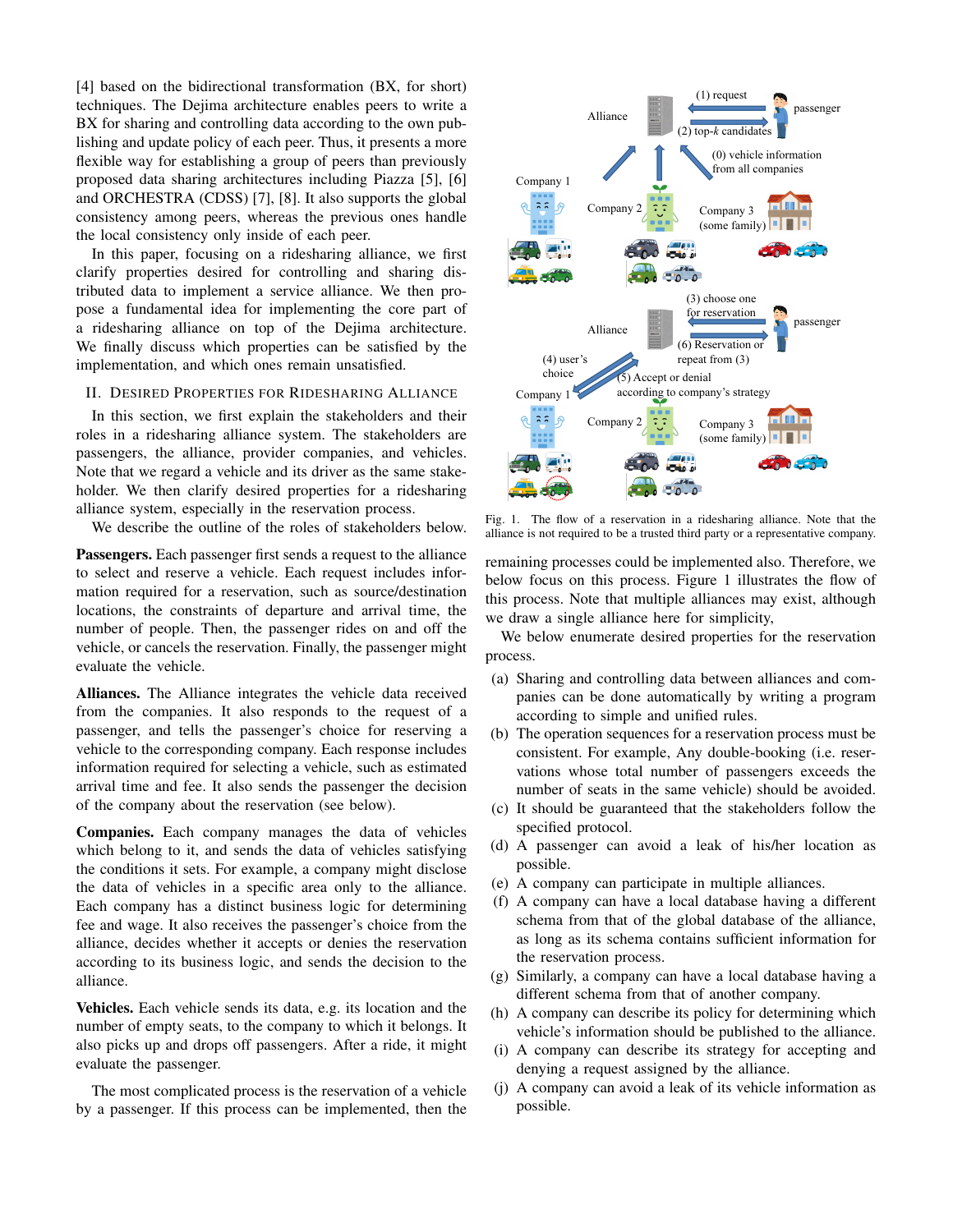

Fig. 2. An implementation of a ridesharing alliance on the Dejima architecture. Yellow rounded rectangles represent sets of tables, while blue ones are views. The combination of two arrows and a curve represents a BX between the base tables and this Dejima (*get* from a base table to its corresponding view and *put* of the opposite direction).

- (k) A vehicle can belong to multiple companies.
- (l) A vehicle can pick up a passenger outside the system.

## III. IMPLEMENTATION OF ALLIANCE ON DEJIMA

The Dejima architecture [3], [4] presents a flexible way to a group of peers for sharing a part of their data through views and controlling updates of the shared data, by writing a BX between each peer's view and local database. In this section, we propose an implementation of the reservation process of a ridesharing alliance using a trusted third party, abbreviated to TTP, and the Dejima architecture. Although we might be able to implement an alliance without a TTP, we leave such an implementation as a future work.

Figure 2 illustrates an implementation of the core part of a ridesharing alliance, i.e. the relationship between the alliance and companies, on the Dejima architecture. In this implementation, the alliance is represented by a mediator peer corresponding to a TTP, and each company is represented by a provider peer, because the alliance mediates the vehicle data provided by companies.

Each provider peer has base tables for managing local data:

- *•* vehicles(vid, loc, rid), which contains for each vehicle its identifier, current location, and the request identifier assigned to the vehicle, and
- area\_map(loc, area), which is used to obfuscate the precise locations of the vehicles by associating each location with a less precise area.

For simplicity, we regard a vehicle as available if rid is NULL. We omit vehicle peers in this figure. Instead, we assume that if its location is changed or its request is done, the corresponding data is updated on the base tables.

In this figure, Provider 1 publishes the information of available vehicles to the mediator through a view (called Dejima), prov1\_public(vid, area, rid). Note that, for privacy protection, only the area information (instead of the precise location information) of a vehicle is disclosed.

We assume here that Provider 2 has the same schema as Provider 1, although the Dejima architecture allows Provider 2 to have a different schema and business logic.

These Dejimas are synchronized with Dejimas in the mediator in order to have the same content, as represented by double lines in Figure 2. The mediator can integrate the information of all vehicles published by the providers into a single table all\_vehicles(cid, vid, area, rid), using a BX adding company identifiers (cid) to the simple union of the Dejimas in the mediator.

The explanation above corresponds to (0) in Figure 1, the integration of vehicle information. We below explain how the reservation process works in the implementation. The indices in the following list corresponds to those in Figure 1.

## Reservation process.

- (1) A passenger sends a request to the mediator. The mediator assigns an identifier rid to the request.
- (2) The mediator calculates the estimated arrival time and fee by querying all\_vehicles, and returns the passenger top-*k* candidates according to some ranking function which can be specified by the passenger or mediator.
- (3) The passenger chooses a candidate to reserve it.
- (4) The mediator updates all\_vehicles to assign the rid to the chosen candidate. The update is reflected to the corresponding Dejima in the mediator by the BX. For example, if the candidate is a vehicle of Provider 1, then the Dejima prov1\_public is updated. Then, the update of the Dejima in the mediator is propagated to the Dejima of Provider 1.
- (5) The provider decides whether it accepts or denies the update on the Dejima (i.e. the assigned request by the mediator) according to its update strategy. For example, a provider might not accept a request whose profit is too small. Several kinds of update strategy can be written in the BX between the base tables and the Dejima in a provider. An accepted update is reflected on the base tables, while a denied update is not reflected.
- (6) The decision is propagated to the mediator through the Dejimas. That is, while an accepted update becomes valid on all\_vehicles, a denied update is canceled on all vehicles. The mediator then tells the result to the passenger. If the update is valid, then the reservation is established. The passenger sends information including the source and destination location to only the assigned vehicle. Otherwise, the passenger should choose another candidate. Therefore, the steps (3) to (6) are repeated until a reservation is established.

## IV. PROPERTIES SATISFIED BY DEJIMA

In this section, we discuss which properties are satisfied by the implementation on Dejima among those enumerated in Section II. Note that because the Property (c) could not be satisfied, it will be discussed in the next section.

The Property (a) is achieved by writing a BX between each pair of a Dejima and the set of corresponding base tables. Although we omit the details, the BX can be written according to simple rules which determine how an update in Dejima or base tables propagates to each other [3].

The Property (b) is achieved by the distributed transaction mechanism of the Dejima architecture [4].

It is difficult to satisfy the Properties (d) and (j) completely because the state-of-the-art privacy protection methods and